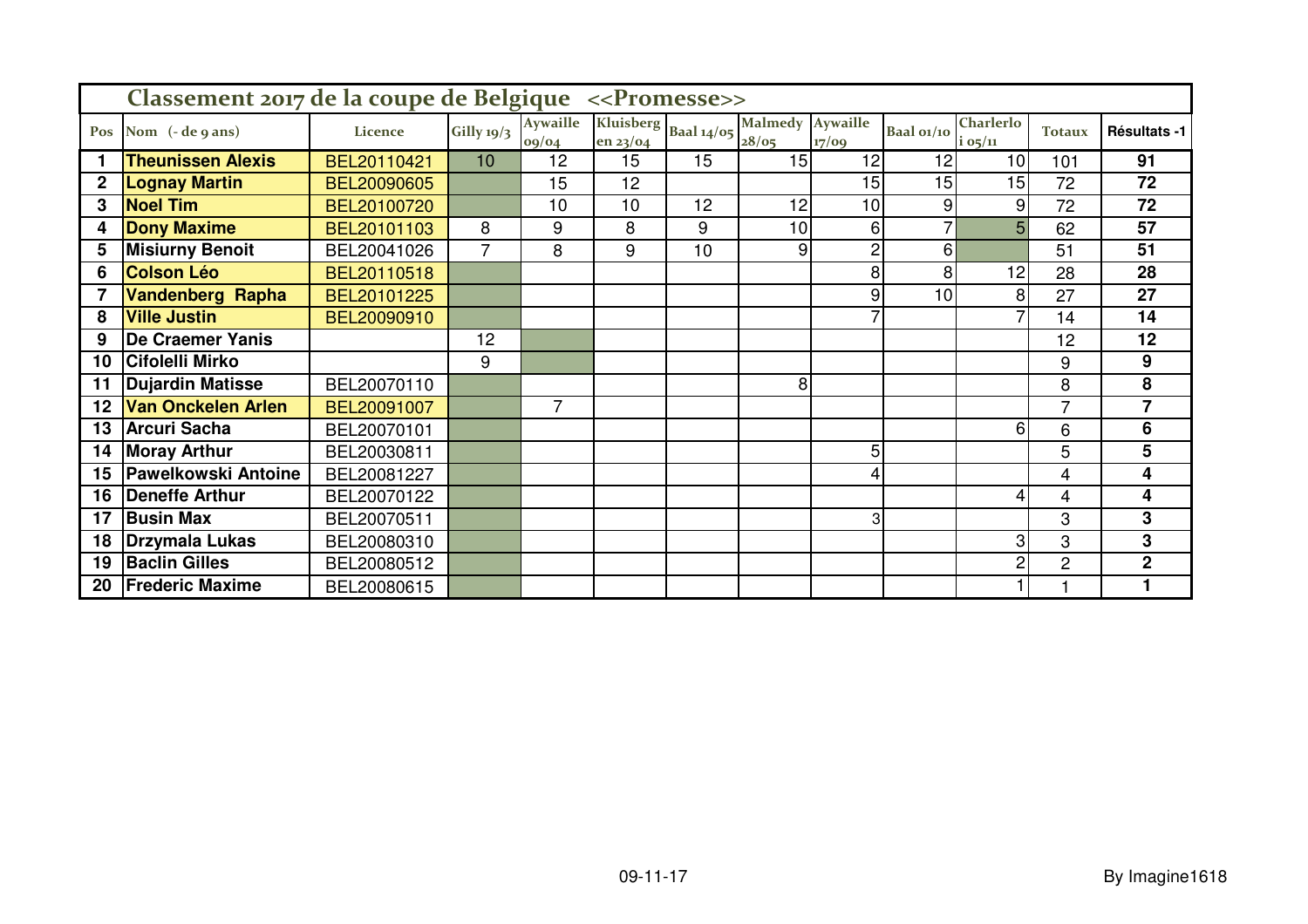|     | Classement 2017 de la coupe de Belgique << Poussin>> |              |                          |                          |          |                        |                         |                          |                 |                        |           |                |  |  |
|-----|------------------------------------------------------|--------------|--------------------------|--------------------------|----------|------------------------|-------------------------|--------------------------|-----------------|------------------------|-----------|----------------|--|--|
| Pos | Nom $(q$ -10 ans)                                    | Licence      | Gilly $19/3$             | <b>Aywaille</b><br>oq/o4 | en 23/04 | Kluisberg   Baal 14/05 | <b>Malmedy</b><br>28/05 | <b>Aywaille</b><br>17/09 | Baal 01/10      | Charlerlo<br>$i$ 05/11 | Résultats | Résultats -1   |  |  |
|     | <b>Theunissen Ugo</b>                                | BEL20080223  | 15                       | 15                       | 15       | 12                     | 15                      | 15                       | 15              | 15                     | 117       | 105            |  |  |
| 2   | <b>Vandeberg Jeremy</b>                              | BEL20080704  | 12                       | 12                       | 12       | 15                     | 12                      | 12                       | 12              | 12                     | 99        | 87             |  |  |
| 3   | <b>Servaty Baptiste</b>                              | BEL20090630  |                          | 10                       | 9        | 10                     | 10                      | 9                        | 10 <sub>l</sub> | 10                     | 68        | 68             |  |  |
| 4   | <b>Dony Thomas</b>                                   | BEL20080229  | 8                        | 8                        | 10       | 8                      | 8                       | 10                       | 9               | 8                      | 69        | 61             |  |  |
| 5   | <b>Frans Adrien</b>                                  | BEL20081122  | 9                        | 9                        |          | 9                      | $\overline{7}$          |                          |                 |                        | 34        | 34             |  |  |
| 6   | <b>Van Oirschot Flip</b>                             | NED20050124  |                          | 6                        |          |                        | 6                       | 8                        |                 |                        | 20        | 20             |  |  |
|     | <b>Scheuren Simon</b>                                | BEL20071203  |                          |                          |          |                        | 9                       |                          |                 |                        | 16        | 16             |  |  |
| 8   | <b>Van Oirschot Guus</b>                             | NED20060717  |                          | 5                        |          |                        | 4                       | 7                        |                 |                        | 16        | 16             |  |  |
| 9   | <b>Meurice Anselime</b>                              |              | $\overline{\phantom{0}}$ |                          |          |                        |                         |                          |                 | 9                      | 16        | 16             |  |  |
| 10  | Peri Romain                                          | BEL20080904  |                          |                          |          |                        |                         |                          |                 |                        | 7         | $\overline{7}$ |  |  |
| 11  | <b>Dony Simon</b>                                    | BEL20060518  | 6 <sup>1</sup>           |                          |          |                        |                         |                          |                 |                        | 6         | 6              |  |  |
| 12  | <b>Beeckman Jason</b>                                | BEL20061025  |                          |                          |          |                        |                         |                          |                 | 6                      | 6         | 6              |  |  |
| 13  | <b>Grommerch Thomas</b>                              | BEL20030725  |                          |                          |          |                        | 5 <sub>1</sub>          |                          |                 |                        | 5         | 5              |  |  |
| 14  | MisiurnyBenoit                                       | BEL 20061126 |                          |                          |          |                        |                         |                          |                 | 5                      | 5         | 5              |  |  |
| 15  | <b>Lambrechts Noah</b>                               | BEL20051222  |                          |                          |          |                        |                         |                          |                 |                        | 4         | 4              |  |  |
| 16  | <b>Warland Pierre</b>                                | BEL20050830  |                          | 3                        |          |                        |                         |                          |                 |                        | 3         | 3              |  |  |
| 17  | <b>Habran Amory</b>                                  | BEL20060515  |                          |                          |          |                        | 3 <sub>l</sub>          |                          |                 |                        | 3         | 3              |  |  |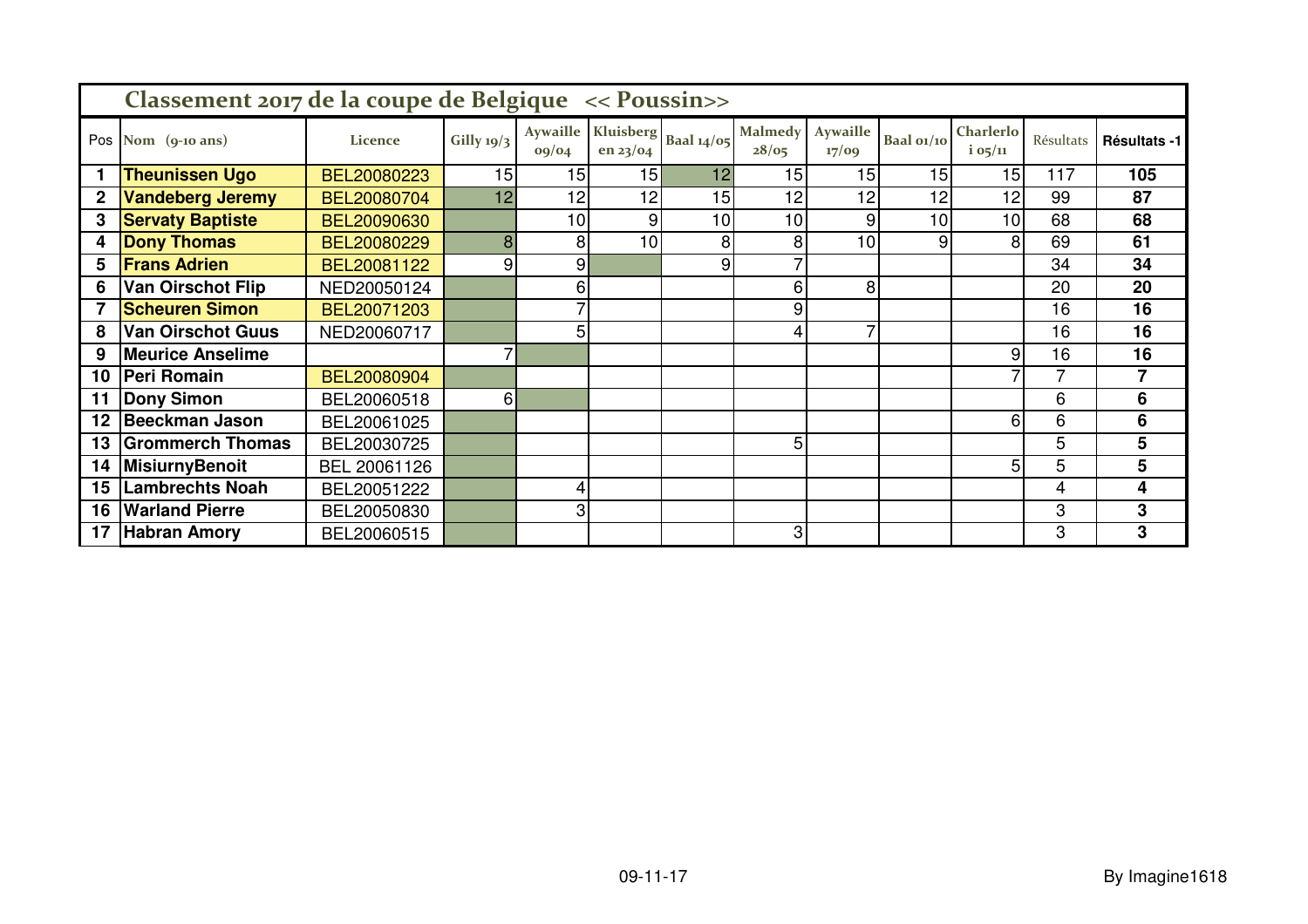|     | Classement 2017 de la coupe de Belgique << Benjamin>> |             |                 |                   |          |                                  |                         |                          |            |                               |     |                          |  |
|-----|-------------------------------------------------------|-------------|-----------------|-------------------|----------|----------------------------------|-------------------------|--------------------------|------------|-------------------------------|-----|--------------------------|--|
| Pos | Nom $(n - 12 \text{ ans})$                            | Licence     | Gilly $19/3$    | Aywaille<br>09/04 | en 23/04 | .c   Kluisberg   Baal 14/05   1v | <b>Malmedy</b><br>28/05 | <b>Aywaille</b><br>17/09 | Baal 01/10 | <b>Charlerlo</b><br>$i$ 05/11 |     | Résultats   Résultats -1 |  |
|     | <b>Delaere Nicolas</b>                                | BEL20050621 | 15I             | 15                | 15       |                                  | 12                      |                          | 12         | 15                            | 105 | 96                       |  |
|     | <b>Dony Simon</b>                                     | BEL20060518 |                 | 12                | 12       | 10 <sub>l</sub>                  | 15 <sub>1</sub>         | 15                       | .5         | 12                            | 91  | 91                       |  |
|     | <b>De Tandt Sander</b>                                | BEL20021201 | 12              |                   | 10       |                                  | 9                       |                          | 10         | 9                             | 65  | 65                       |  |
|     | De Lamotte Simon                                      | BEL20040603 |                 |                   | 9        | 15 <sub>1</sub>                  | 10 <sup>1</sup>         | 10                       |            | 10                            | 62  | 62                       |  |
|     | <b>Di Matteo Maxime</b>                               | BEL20031202 | 10 <sup>1</sup> |                   | 8        | 12 <sub>1</sub>                  | 81                      |                          |            |                               | 47  | 47                       |  |
| 6   | <b>Benny Robin</b>                                    | BEL20030412 |                 |                   |          |                                  |                         |                          |            |                               | 23  | 23                       |  |
|     | <b>Frechen Lars</b>                                   | GER20020704 |                 | 10                |          |                                  |                         |                          |            |                               | 10  | 10                       |  |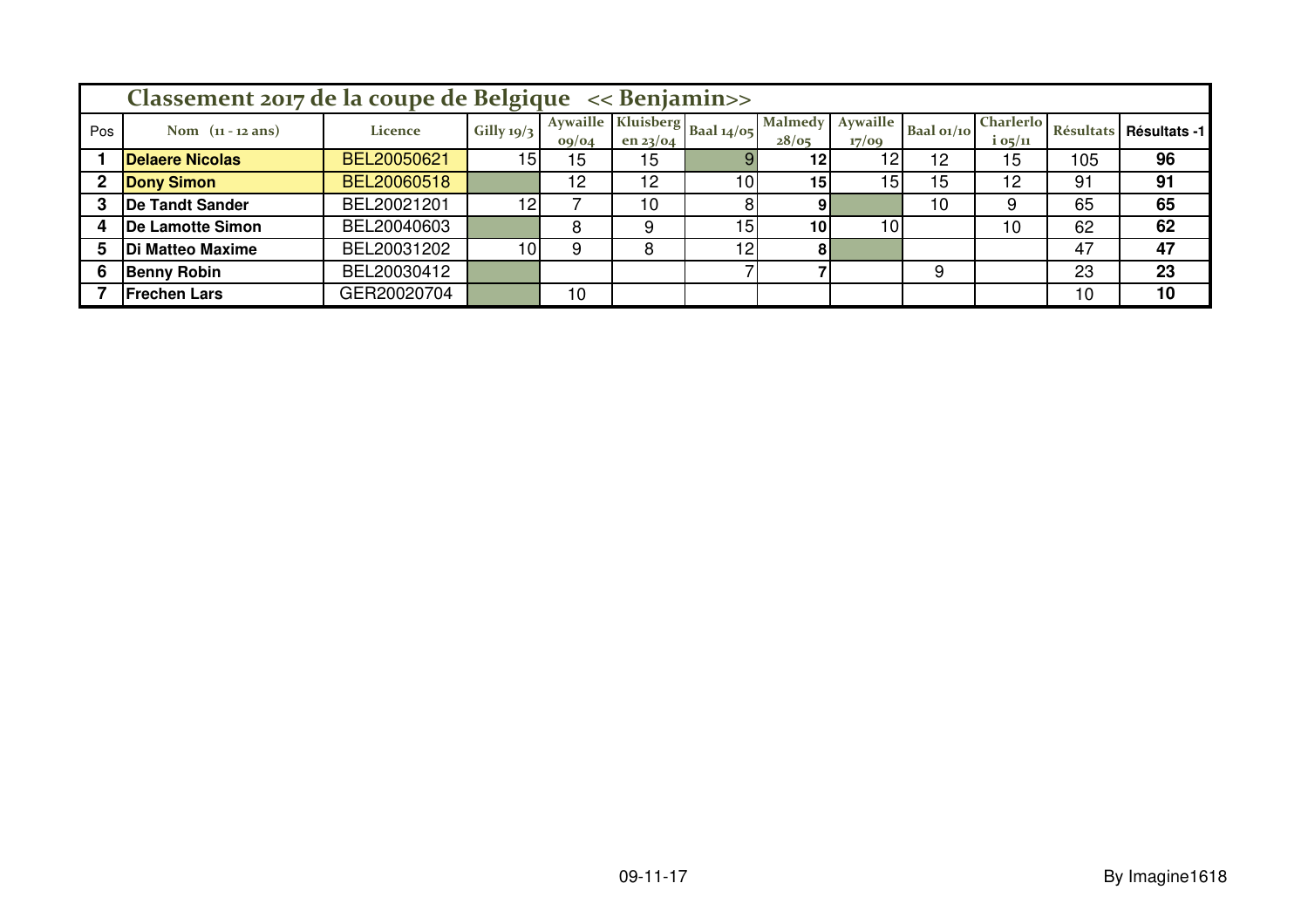|     | Classement 2017 de la coupe de Belgique << Minime >> |             |                 |       |                 |                                 |                         |                          |                 |                               |    |                          |  |  |
|-----|------------------------------------------------------|-------------|-----------------|-------|-----------------|---------------------------------|-------------------------|--------------------------|-----------------|-------------------------------|----|--------------------------|--|--|
| Pos | Nom $(13-14 \text{ ans})$                            | Licence     | Gilly $19/3$    | 09/04 | en $23$ /04     | Aywaille Kluisberg Baal $14/05$ | <b>Malmedy</b><br>28/05 | <b>Aywaille</b><br>17/09 | Baal 01/10      | <b>Charlerlo</b><br>$i$ 05/11 |    | Résultats   Résultats -1 |  |  |
|     | <b>Coulée Tim</b>                                    | BEL20041023 | 15 <sub>h</sub> | 12    | 15 <sub>1</sub> | 15 <sub>1</sub>                 | 12 <sub>l</sub>         | 15                       | 15 <sub>1</sub> |                               | 99 | 87                       |  |  |
|     | <b>Frederickx Stefan</b>                             | BEL20041002 | 10              | 10    | 12              | 12                              |                         | 12                       | 12              | 15 <sub>1</sub>               | 83 | 83                       |  |  |
|     | <b>Arcuri Valentino</b>                              | BEL20040714 | 12              | 9     | 10 <sup>1</sup> |                                 | 15 <sub>l</sub>         | 10                       | 10              | 12                            | 78 | 78                       |  |  |
|     | Verkenne Samuel                                      | BEL20020920 | 8               | 8     | 9               | 10                              | 9.                      |                          | 9               |                               | 62 | 54                       |  |  |
|     | <b>Arnotte Philippe</b>                              | BEL19760101 |                 |       |                 |                                 | 81                      | 8                        |                 |                               | 25 | 25                       |  |  |
| 6   | <b>Hermann Melvin</b>                                | GER20040617 |                 | 15    |                 |                                 |                         |                          |                 |                               | 15 | 15                       |  |  |
|     | <b>Eeckhout Indy</b>                                 | BEL20010917 |                 |       |                 | 8                               |                         |                          |                 |                               | 15 | 15                       |  |  |
| 8   | <b>MCParland Joshua</b>                              | GBR20060124 |                 |       |                 |                                 | 10 <sub>l</sub>         |                          |                 |                               | 10 | 10                       |  |  |
| 9   | <b>Sluse Tom</b>                                     |             | 91              |       |                 |                                 |                         |                          |                 |                               | 9  | 9                        |  |  |
| 10  | <b>De Baets Niels</b>                                | BEL19960101 |                 |       | 8               |                                 |                         |                          |                 |                               | 8  | 8                        |  |  |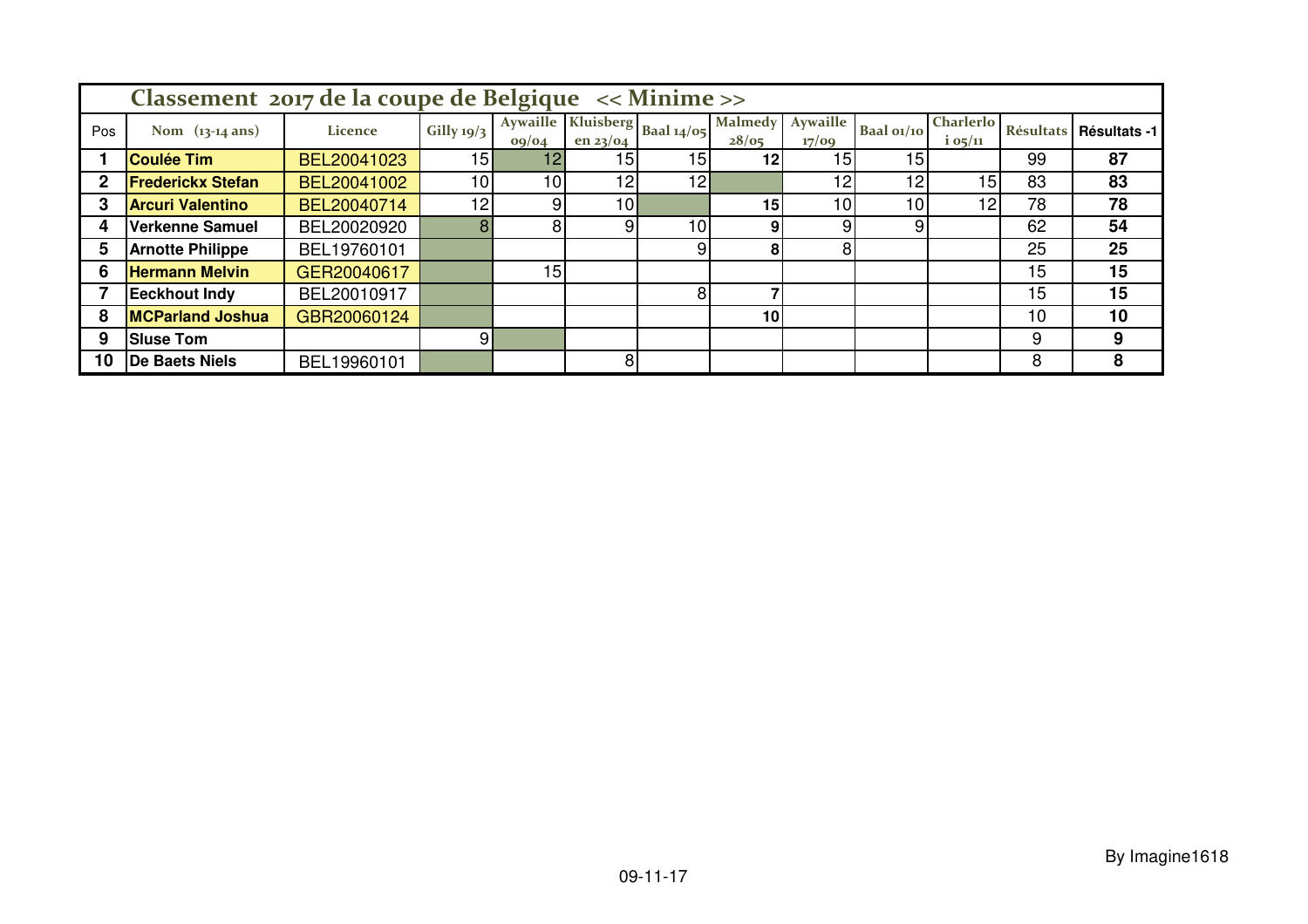|    | Classement 2017 de la coupe de Belgique << Cadet>> |             |                 |                                                  |                 |                 |                         |                   |            |                        |    |                          |  |  |
|----|----------------------------------------------------|-------------|-----------------|--------------------------------------------------|-----------------|-----------------|-------------------------|-------------------|------------|------------------------|----|--------------------------|--|--|
|    | Nom (15-16 ans)                                    | Licence     | Gilly $19/3$    | Aywaille   Kluisberg   Baal 14/05  <br>$o_9/o_4$ | en 23/04        |                 | <b>Malmedy</b><br>28/05 | Aywaille<br>17/09 | Baal 01/10 | Charlerlo<br>$i$ 05/11 |    | Résultats   Résultats -1 |  |  |
|    | Le Clorec Tom                                      | BEL20020110 | 15 <sup>1</sup> | 12                                               | 15 <sup>1</sup> | 15              | 10                      | 15 <sub>l</sub>   | 15         |                        | 97 | 87                       |  |  |
| 2  | <b>Haenen Arnaud</b>                               | BEL20000519 | 8 <sup>1</sup>  |                                                  | 12              | 9               |                         | 8                 | 9          | 12                     | 72 | 65                       |  |  |
| 3  | <b>Vincent Hugo</b>                                | BEL20020626 | 10              | 81                                               |                 | 12 <sub>1</sub> | 9                       |                   | 10         | 15 <sub>l</sub>        | 64 | 64                       |  |  |
| 4  | <b>Reece Seymour</b>                               | GBR20020124 |                 | 15 <sub>1</sub>                                  |                 |                 | 15                      |                   |            |                        | 30 | 30                       |  |  |
| 5  | <b>Dumont Matéo</b>                                | BEL20011001 |                 |                                                  |                 |                 |                         | 12                | 12         |                        | 24 | 24                       |  |  |
| 6  | <b>Voncken Loeke</b>                               | NED20001030 |                 | 5                                                |                 |                 | 8                       |                   |            |                        | 20 | 20                       |  |  |
|    | <b>Swenen Virgile</b>                              |             | 12 <sub>1</sub> |                                                  |                 |                 |                         |                   |            |                        | 12 | 12                       |  |  |
| 8  | <b>Shepperd Samuel</b>                             | GBR20030119 |                 |                                                  |                 |                 | 12                      |                   |            |                        | 12 | 12                       |  |  |
| 9  | <b>Frechen Nils</b>                                | GER20010129 |                 | 10                                               |                 |                 |                         |                   |            |                        | 10 | 10                       |  |  |
| 10 | <b>Maréchal Bill</b>                               | BEL20010626 |                 |                                                  |                 |                 |                         | 10 <sup>1</sup>   |            |                        | 10 | 10                       |  |  |
|    | <b>Strauss Yannik</b>                              |             |                 | 9                                                |                 |                 |                         |                   |            |                        | 9  | 9                        |  |  |
| 12 | De La Cerda Pablo                                  | BEL20010426 |                 |                                                  |                 |                 |                         | 9                 |            |                        | 9  | 9                        |  |  |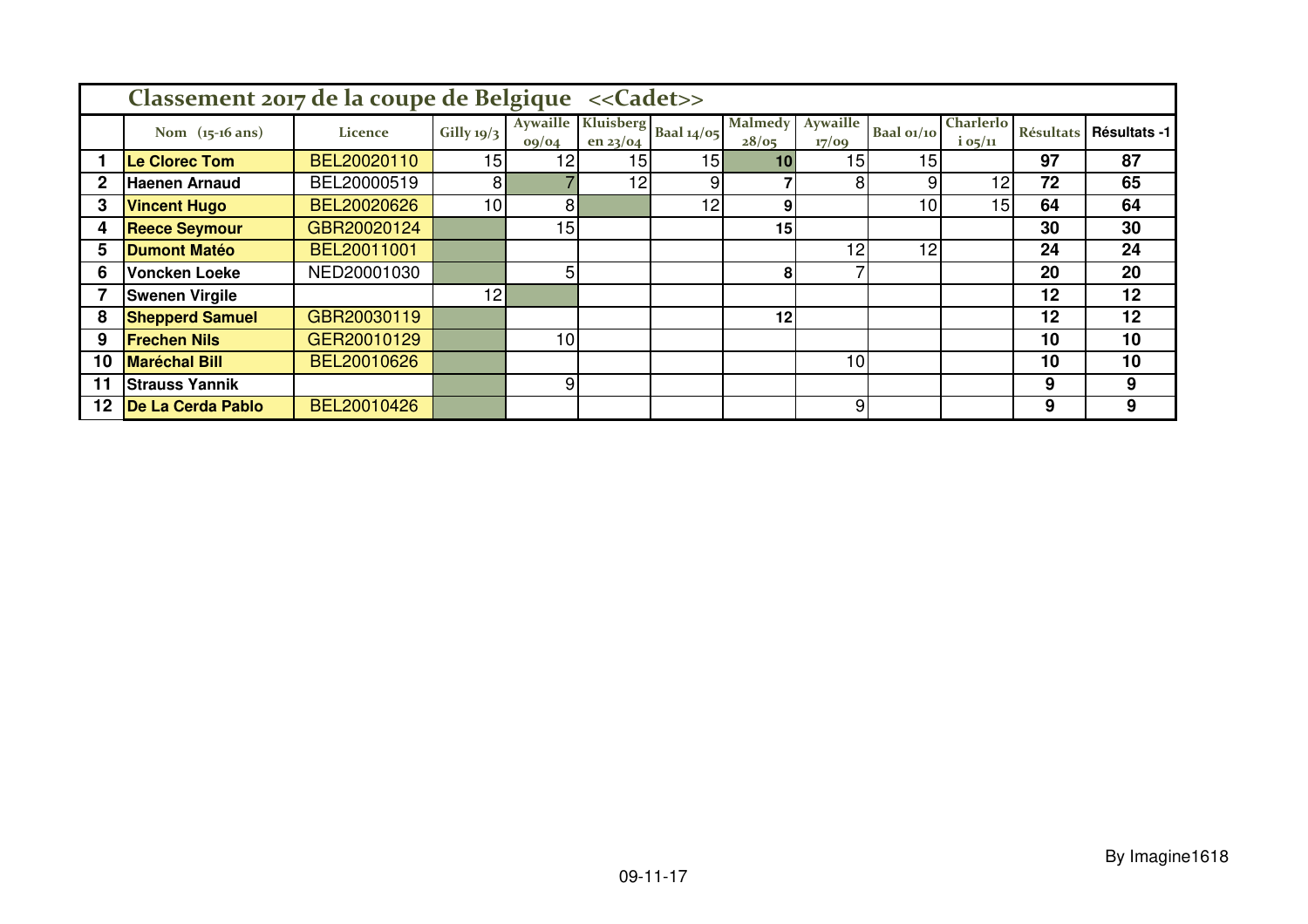|     | Classement 2017 de la coupe de Belgique <> Junior>> |             |                 |                   |                 |                             |                           |       |                 |                     |    |                        |  |
|-----|-----------------------------------------------------|-------------|-----------------|-------------------|-----------------|-----------------------------|---------------------------|-------|-----------------|---------------------|----|------------------------|--|
| Pos | Nom $(17-18 \text{ ans})$                           | Licence     | Gilly $19/3$    | Avwaille<br>09/04 | en 23/04        | ue   Kluisberg   Baal 14/05 | Malmedy Aywaille<br>28/05 | 17/09 | Baal $o1/10$    | Charlerlo<br>105/11 |    | Résultats Résultats -1 |  |
|     | <b>Philipin Hobie</b>                               | BEL20010101 | 15 <sub>h</sub> |                   | 15 <sub>l</sub> | 15                          |                           | 15    | 15 <sub>1</sub> | 15                  | 90 | 90                     |  |
|     | <b>Renard Alexandre</b>                             | BEL19990914 |                 |                   |                 |                             | 15 <sub>l</sub>           | 12    | 12              | 10                  | 49 | 49                     |  |
|     | <b>Widmann Oliver</b>                               | GER20010822 |                 | 5                 |                 |                             |                           |       |                 |                     | 15 | 15                     |  |
|     | <b>Grommerch Bastien</b>                            | BEL19980101 |                 |                   |                 |                             |                           |       |                 |                     | 12 | 12                     |  |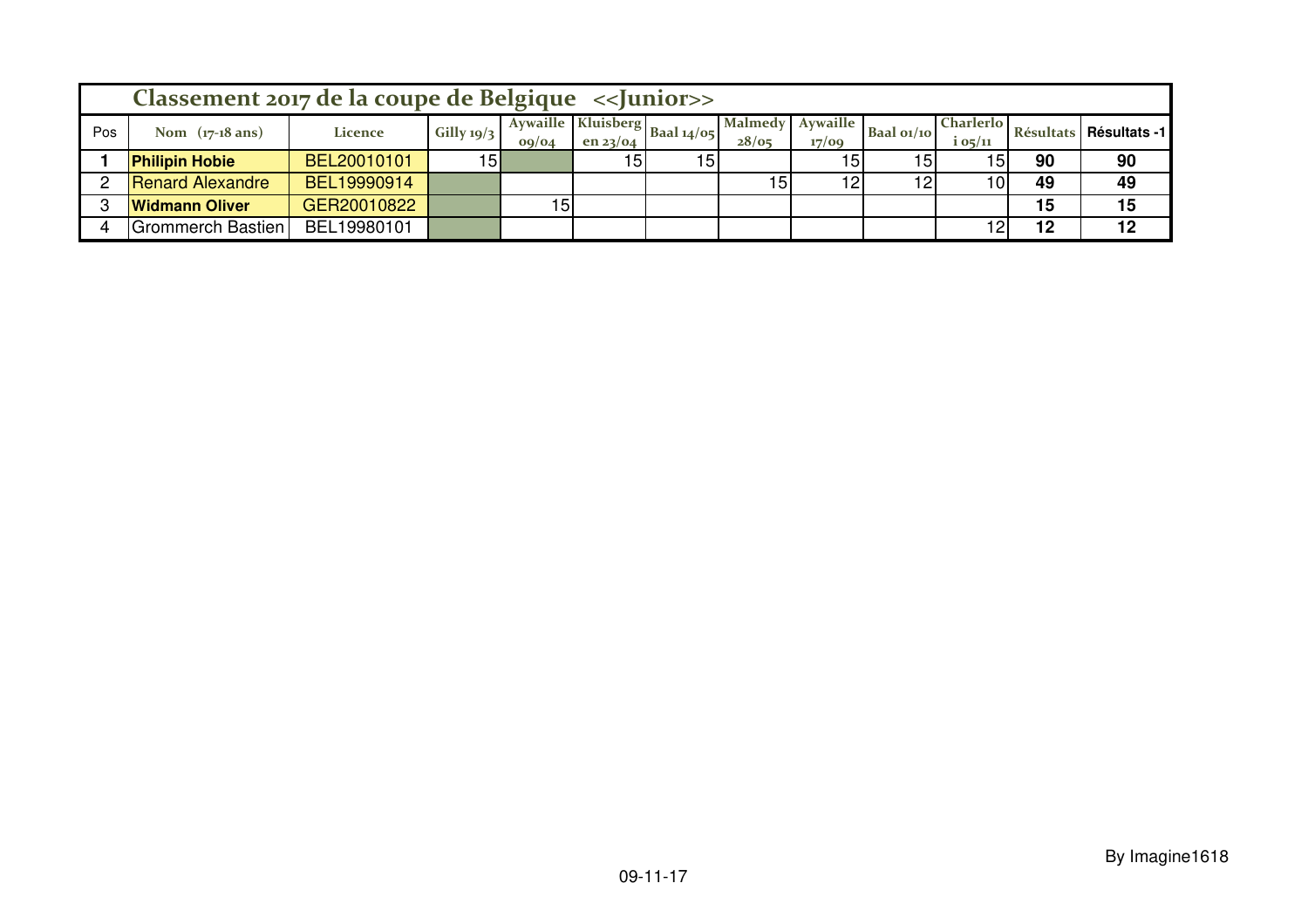|     | Classement 2017 de la coupe de Belgique < <elite>&gt;</elite> |             |              |                |                                              |    |                         |                          |            |                        |                |                          |  |  |
|-----|---------------------------------------------------------------|-------------|--------------|----------------|----------------------------------------------|----|-------------------------|--------------------------|------------|------------------------|----------------|--------------------------|--|--|
| Pos | <b>Nom</b>                                                    | Licence     | Gilly $19/3$ | oq/oq          | Aywaille Kluisberg Baal 14/05<br>en $23$ /04 |    | <b>Malmedy</b><br>28/05 | <b>Aywaille</b><br>17/09 | Baal 01/10 | Charlerlo<br>$i$ 05/11 |                | Résultats   Résultats -1 |  |  |
|     | Lassance Romain                                               | BEL20001110 | 6            |                |                                              | 9  |                         | 10                       | 9          | 15                     | 62             | 62                       |  |  |
|     | 2 Léonard Romain                                              | BEL20010322 | 5            |                | 12                                           | 12 |                         | 12                       | 12         |                        | 53             | 53                       |  |  |
|     | 3 Vandenbergh Iciar                                           | BEL19890627 | 7            | $\overline{7}$ |                                              | 15 | 7                       |                          | 15         |                        | 51             | 51                       |  |  |
|     | 4 Belaey Kenny                                                | BEL19830126 | 15           | 10             | 15                                           |    |                         |                          |            |                        | 40             | 40                       |  |  |
|     | 5 Hermance Vincent                                            | FRA19840801 |              | 15             |                                              |    | 15                      |                          |            |                        | 30             | 30                       |  |  |
|     | 6 Moorewood Adam                                              | <b>GBR</b>  | 10           | 3 <sub>l</sub> | 10                                           |    | 6                       |                          |            |                        | 29             | 29                       |  |  |
|     | 7 <b>Dammen Yoric</b>                                         | BEL19920101 |              |                |                                              | 10 |                         | 9                        | 10         |                        | 29             | 29                       |  |  |
|     | <b>8 Maniet Romain</b>                                        | BEL20000719 | 3            |                | 8                                            | 8  |                         |                          |            | 10                     | 29             | 29                       |  |  |
|     | 9 Sintzen Maximme                                             | BEL19990101 | 4            |                |                                              |    | 5                       |                          |            |                        | 24             | 24                       |  |  |
|     | 10 Vallee Nicolas                                             | FRA19980203 |              | 12             |                                              |    | 12                      |                          |            |                        | 24             | 24                       |  |  |
|     | 1 Burton Andrei                                               | GBR19860202 | 12           |                |                                              |    | 8                       |                          |            |                        | 20             | 20                       |  |  |
|     | 12 Montalvo Milla Alejandro                                   | ESP20000929 |              | 9              |                                              |    | 9                       |                          |            |                        | 18             | 18                       |  |  |
|     | 13 Grillon Louis                                              | FRA19990803 |              | 6              |                                              |    | 10                      |                          |            |                        | 16             | 16                       |  |  |
|     | 14 Koekoek Rick                                               | NED19861023 |              |                |                                              |    |                         | 15                       |            |                        | 15             | 15                       |  |  |
|     | 15 Thomas Pierre-Charles                                      | BEL19920101 | 9            | 5              |                                              |    |                         |                          |            |                        | 14             | 14                       |  |  |
|     | 16 Vandereyden Kevin                                          | BEL19960101 |              |                |                                              |    |                         |                          |            | 12                     | 12             | 12                       |  |  |
|     | 17 Vuillermot Nicolas                                         | FRA19890330 | 8            |                |                                              |    |                         |                          |            |                        | 8              | 8                        |  |  |
|     | 18 Palau Pinyana Eloi                                         | 10009641780 |              | 8              |                                              |    |                         |                          |            |                        | 8              | 8                        |  |  |
|     | 19 Maarseveen Boyd                                            | NED19980215 |              |                | 6                                            |    |                         |                          |            |                        | 6              | 6                        |  |  |
|     | 20 Rolls Charlie                                              | GBR20010716 |              | 4              |                                              |    |                         |                          |            |                        | 4              | 4                        |  |  |
|     | 21 Ackerley William                                           | GBR20001123 |              | $\overline{c}$ |                                              |    |                         |                          |            |                        | $\overline{2}$ | $\mathbf{2}$             |  |  |

## **Classement 2017 de la coupe de Belgique <<Elite>>**